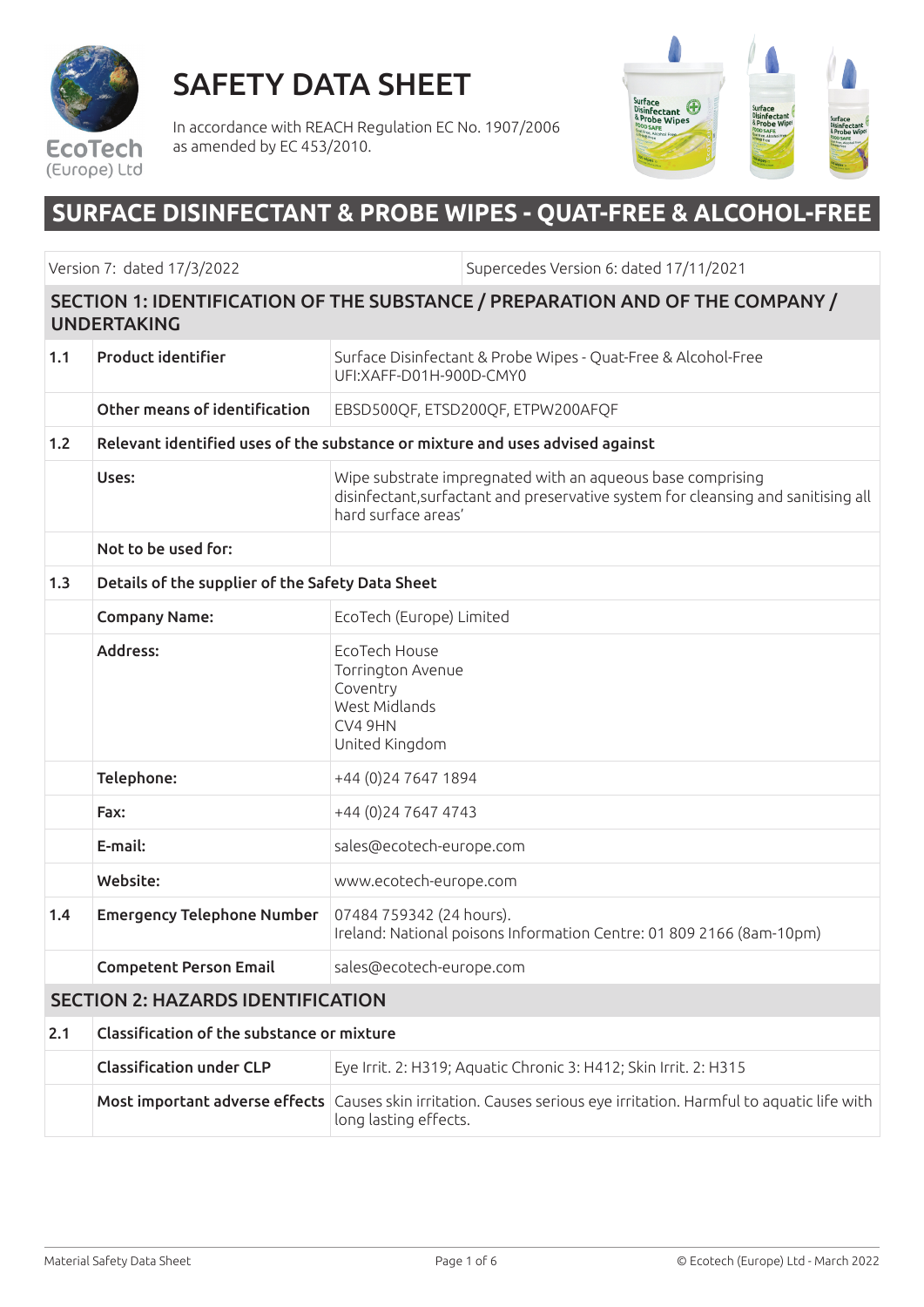| 2.2 | Label elements                                              |               |                                                                                                                                                                                                                                                                            |                                                                       |                |                                                                                                                                                      |         |  |
|-----|-------------------------------------------------------------|---------------|----------------------------------------------------------------------------------------------------------------------------------------------------------------------------------------------------------------------------------------------------------------------------|-----------------------------------------------------------------------|----------------|------------------------------------------------------------------------------------------------------------------------------------------------------|---------|--|
|     | <b>Hazard statements</b>                                    |               |                                                                                                                                                                                                                                                                            | H315: Causes skin irritation.<br>H319: Causes serious eye irritation. |                | H412: Harmful to aquatic life with long lasting effects.                                                                                             |         |  |
|     | <b>Hazard pictograms</b>                                    |               | GHS07: Exclamation mark                                                                                                                                                                                                                                                    |                                                                       |                |                                                                                                                                                      |         |  |
|     | Signal word                                                 |               | Warning                                                                                                                                                                                                                                                                    |                                                                       |                |                                                                                                                                                      |         |  |
|     | <b>Precautionary statements</b>                             |               | P264: Wash hands thoroughly after handling.<br>P102: Keep out of reach of children.<br>P103: Read label before use.<br>P305 + 351 + 338 IF IN EYES: Rinse cautiously with water for several minutes.<br>Remove contact lenses if present and easy to do. Continue rinsing. |                                                                       |                |                                                                                                                                                      |         |  |
| 2.3 | <b>Other hazards</b>                                        |               |                                                                                                                                                                                                                                                                            |                                                                       |                |                                                                                                                                                      |         |  |
|     | PBT:                                                        |               | This product is not identified as a PBT/vPvB substance.                                                                                                                                                                                                                    |                                                                       |                |                                                                                                                                                      |         |  |
|     | <b>SECTION 3: COMPOSITION / INFORMATION ON INGREDIENTS</b>  |               |                                                                                                                                                                                                                                                                            |                                                                       |                |                                                                                                                                                      |         |  |
| 3.2 | <b>Mixtures</b>                                             |               |                                                                                                                                                                                                                                                                            |                                                                       |                |                                                                                                                                                      |         |  |
|     | <b>Hazardous ingredients</b>                                |               |                                                                                                                                                                                                                                                                            |                                                                       |                |                                                                                                                                                      |         |  |
|     | EC 1272/2008                                                |               |                                                                                                                                                                                                                                                                            |                                                                       |                |                                                                                                                                                      |         |  |
|     | <b>Chemical Name</b>                                        | <b>EINECS</b> |                                                                                                                                                                                                                                                                            | CAS No.                                                               | <b>PBT/WEL</b> | <b>CLP Classification</b>                                                                                                                            | Percent |  |
|     | 1,3-Propanediamine,<br>N-(3-aminopropyl)-N-<br>dodecyl      | 219-145-8     |                                                                                                                                                                                                                                                                            | 2372-82-9                                                             |                | Acute Tox. 3: H301; Skin Corr. 1A:<br>H314; Aquatic Acute 1: H400;<br><b>STOT SE</b><br>2: H371; STOT RE 2: H373; Aquatic<br>Chronic 1: H410         | $< 1\%$ |  |
|     | <b>SECTION 4: FIRST AID MEASURES</b>                        |               |                                                                                                                                                                                                                                                                            |                                                                       |                |                                                                                                                                                      |         |  |
| 4.1 | Description of first aid measures                           |               |                                                                                                                                                                                                                                                                            |                                                                       |                |                                                                                                                                                      |         |  |
|     | Skin contact                                                |               | Wash immediately with plenty of soap and water.                                                                                                                                                                                                                            |                                                                       |                |                                                                                                                                                      |         |  |
|     | Eye contact                                                 |               | Bathe the eye with running water for 15 minutes.<br>If irritation occurs, transfer to hospital for specialist examination.                                                                                                                                                 |                                                                       |                |                                                                                                                                                      |         |  |
|     | Ingestion                                                   |               | Wash out mouth with water.                                                                                                                                                                                                                                                 |                                                                       |                |                                                                                                                                                      |         |  |
|     | Inhalation                                                  |               | Not applicable.                                                                                                                                                                                                                                                            |                                                                       |                |                                                                                                                                                      |         |  |
| 4.2 | Most important symptoms and effects, both acute and delayed |               |                                                                                                                                                                                                                                                                            |                                                                       |                |                                                                                                                                                      |         |  |
|     | Skin contact                                                |               |                                                                                                                                                                                                                                                                            |                                                                       |                | There may be irritation and redness at the site of contact.                                                                                          |         |  |
|     | Eye contact                                                 |               |                                                                                                                                                                                                                                                                            |                                                                       |                | There may be pain and redness. The eyes may water profusely. There may be<br>severe pain. The vision may become blurred. May cause permanent damage. |         |  |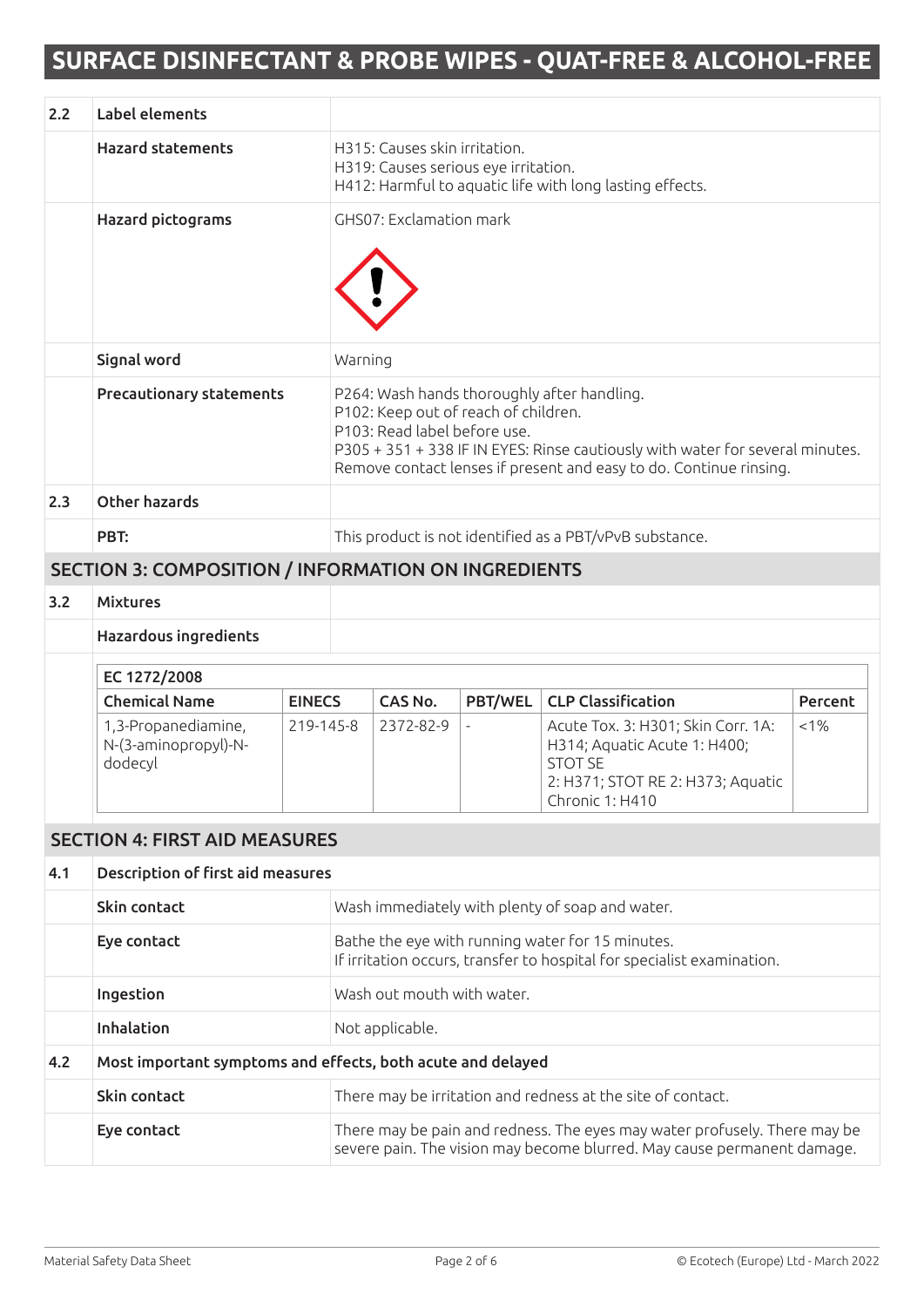|                                        | Ingestion                                                                 | Based on available data classification criterea are not met Not classified as<br>hazardous but if symtoms occur get medical advice,      |
|----------------------------------------|---------------------------------------------------------------------------|------------------------------------------------------------------------------------------------------------------------------------------|
|                                        | Inhalation                                                                | Based on available data the hazard criterea are not met.                                                                                 |
| 4.3                                    | Immediate / special treatment                                             | Immediate effects can be expected after short-term exposure.                                                                             |
|                                        | <b>SECTION 5: FIREFIGHTING MEASURES</b>                                   |                                                                                                                                          |
| 5.1                                    | <b>Extinguishing media</b>                                                | Suitable extinguishing media for the surrounding fire should be used. Use<br>water spray to cool containers.                             |
| 5.2                                    | <b>Exposure hazards</b>                                                   | In combustion may emit toxic fumes of oxides of carbon.                                                                                  |
| 5.3                                    | <b>Advice for firefighters</b>                                            | Wear self-contained breathing apparatus. Wear protective clothing to prevent<br>contact with skin and eyes.                              |
|                                        | <b>SECTION 6: ACCIDENTAL RELEASE MEASURES</b>                             |                                                                                                                                          |
| 6.1                                    | Personal precautions,<br>protective equipment and<br>emergency procedures | None deemed necessary.                                                                                                                   |
| $6.2$                                  | <b>Environmental precautions</b>                                          | Do not discharge into drains or rivers. Do not flush into sewage system or<br>ground water courses.                                      |
| 6.3                                    | Methods and material for<br>containment and cleaning up                   | Transfer to a closable, labelled salvage container for disposal by an<br>appropriate method following all national and local guidelines. |
| 6.4                                    | Reference to other sections                                               | Refer to section 8 of SDS.                                                                                                               |
| <b>SECTION 7: HANDLING AND STORAGE</b> |                                                                           |                                                                                                                                          |
| 7.1                                    | Precautions for safe handling                                             | No specific handling requirements noted.                                                                                                 |
| 7.2                                    | Storage conditions                                                        | Store in a cool, well ventilated area. Keep container tightly closed.                                                                    |
|                                        | Suitable packaging                                                        | Correctly labelled containers must be used                                                                                               |
| 7.3                                    | Specific end use                                                          | No data available.                                                                                                                       |
|                                        |                                                                           | SECTION 8: EXPOSURE CONTROLS / PERSONAL PROTECTION                                                                                       |
| 8.1                                    | Control parameters                                                        |                                                                                                                                          |
|                                        | Workplace exposure limits                                                 | No data available.                                                                                                                       |
|                                        | DNEL / PNEC                                                               | No data available.                                                                                                                       |
| 8.2                                    | <b>Exposure controls</b>                                                  |                                                                                                                                          |
|                                        | <b>Engineering measures</b>                                               | No Measures require to be mentioned under typical usage of the article.                                                                  |
|                                        | <b>Respiratory protection</b>                                             | Not required.                                                                                                                            |
|                                        | Hand protection                                                           | Not normally required.                                                                                                                   |
|                                        | Eye protection                                                            | Not normally required.                                                                                                                   |
|                                        | Skin protection                                                           | Not normally required.                                                                                                                   |
|                                        | Environmental:                                                            | Prevent from entering in public sewers or the immediate environment.                                                                     |
|                                        |                                                                           |                                                                                                                                          |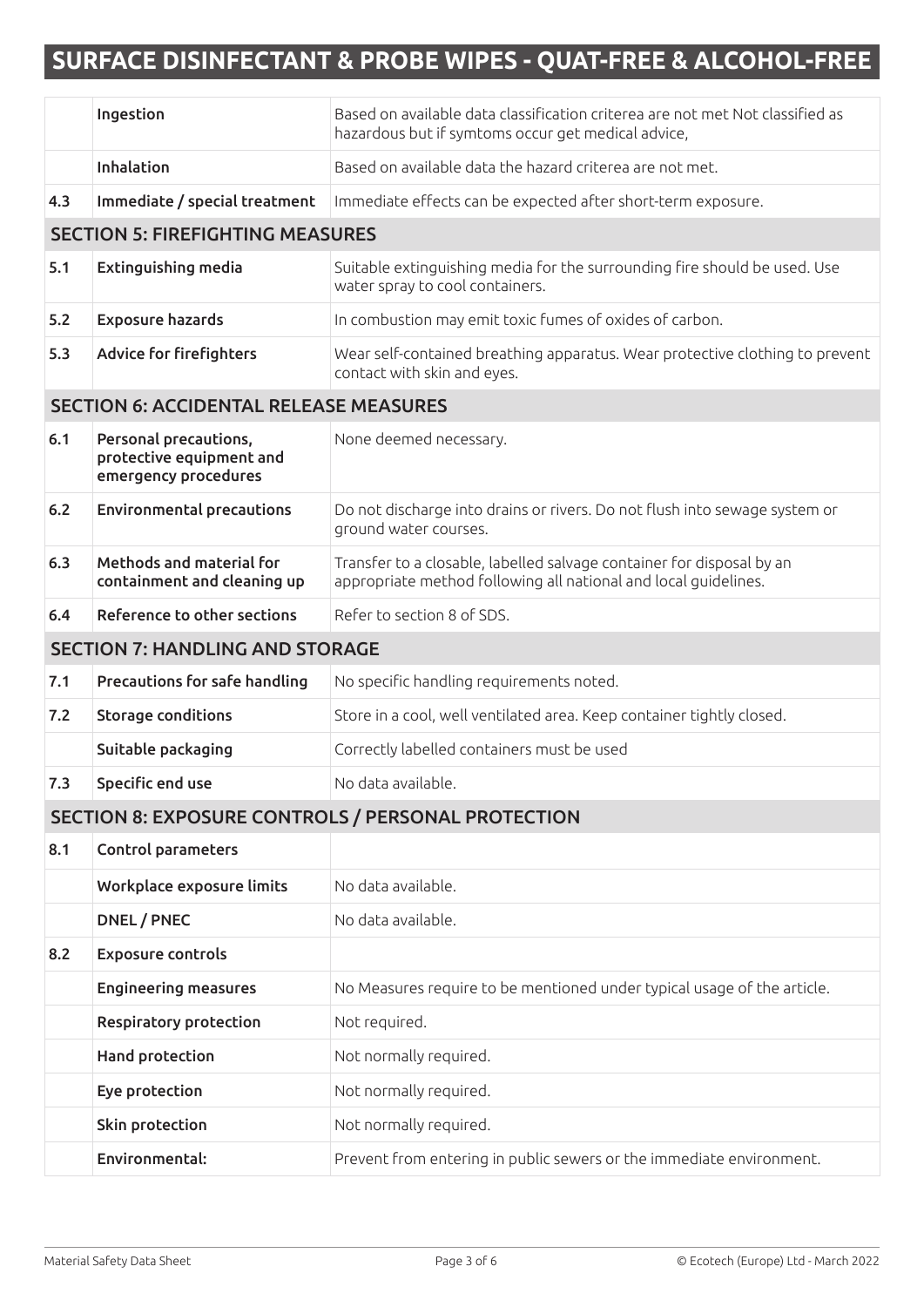### SECTION 9: PHYSICAL AND CHEMICAL PROPERTIES

| 9.1  | Information on basic physical and chemical properties |                                                                                                                                                                     |  |
|------|-------------------------------------------------------|---------------------------------------------------------------------------------------------------------------------------------------------------------------------|--|
|      | State:                                                | Impregnated wipe substrate                                                                                                                                          |  |
|      | Colour:                                               | Blue cloth.                                                                                                                                                         |  |
|      | Odour:                                                | Characteristic odour.                                                                                                                                               |  |
|      | <b>Evaporation rate:</b>                              | No data available.                                                                                                                                                  |  |
|      | Oxidising:                                            | No data available.                                                                                                                                                  |  |
|      | Solubility in water:                                  | Soluble.                                                                                                                                                            |  |
|      | Boiling point/range°C:                                | No data available.                                                                                                                                                  |  |
|      | <b>Flammability limits %: lower:</b>                  | No data available.                                                                                                                                                  |  |
|      | Flash point°C:                                        | >93                                                                                                                                                                 |  |
|      | Autoflammability°C:                                   | No data available.                                                                                                                                                  |  |
|      | <b>Relative density:</b>                              | No data available.                                                                                                                                                  |  |
|      | VOC g/l:                                              | No data available.                                                                                                                                                  |  |
|      | Melting point/range°C:                                | No data available.                                                                                                                                                  |  |
|      | Part.coeff. n-octanol/water:                          | No data available.                                                                                                                                                  |  |
|      | Vapour pressure:                                      | No data available.                                                                                                                                                  |  |
|      | pH                                                    | $8 - 9$                                                                                                                                                             |  |
| 9.2  | Other information                                     | None available.                                                                                                                                                     |  |
|      | <b>SECTION 10: STABILITY AND REACTIVITY</b>           |                                                                                                                                                                     |  |
| 10.1 | Reactivity                                            | Stable under recommended transport or storage conditions.                                                                                                           |  |
| 10.2 | <b>Chemical Stability</b>                             | Stable under normal conditions.                                                                                                                                     |  |
| 10.3 | <b>Possibility of hazardous</b><br>reactions          | Hazardous reactions will not occur under normal transport or storage<br>conditions.<br>Decomposition may occur on exposure to conditions or materials listed below. |  |
| 10.4 | <b>Conditions to avoid</b>                            | Heat. Freezing.                                                                                                                                                     |  |
| 10.5 | Incompatible materials                                | Strong oxidising agents. Strong acids. Strong bases.                                                                                                                |  |
| 10.6 | Hazardous decomposition<br>products                   | in combustion may emit toxic fumes of oxides of carbon.                                                                                                             |  |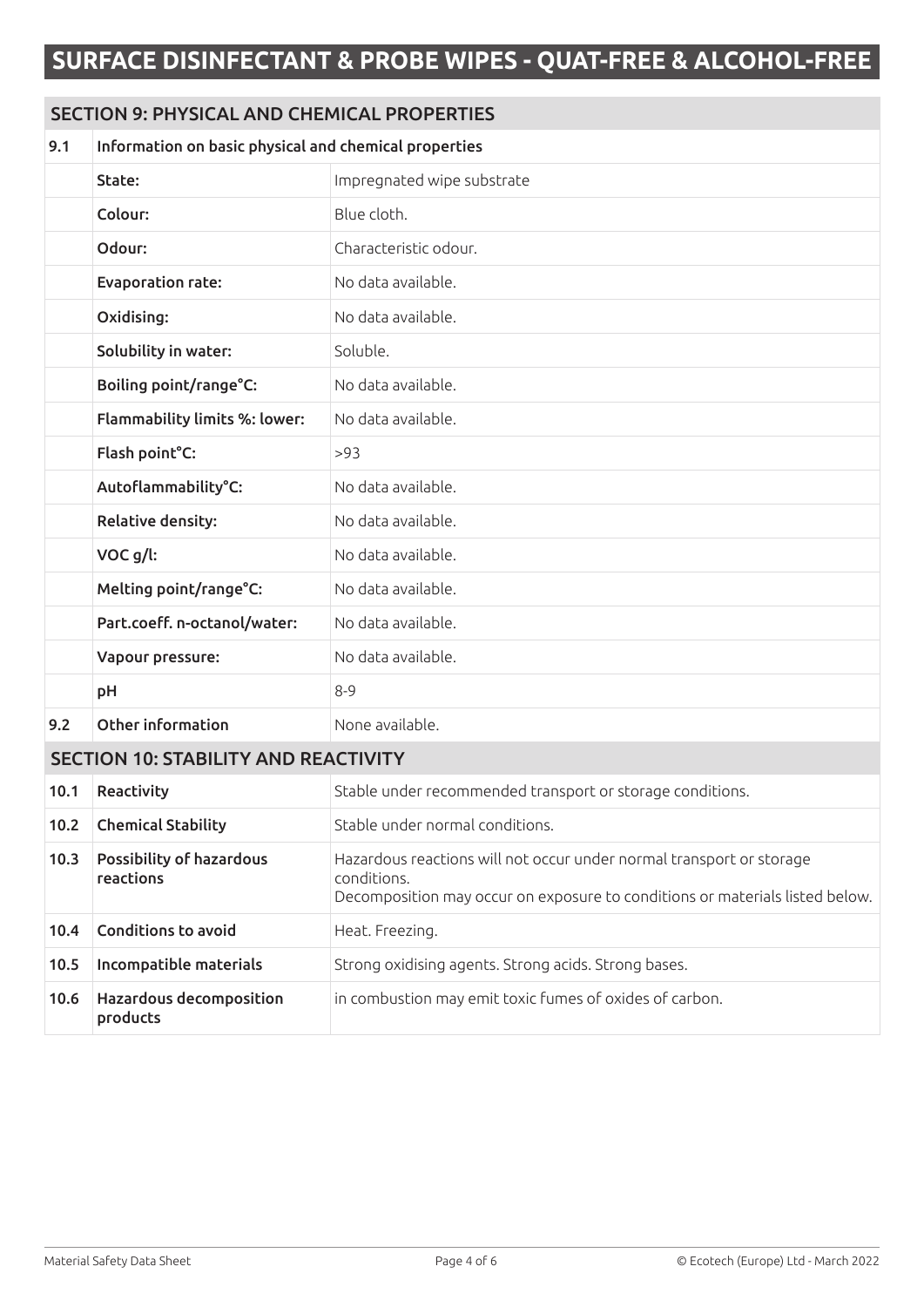### SECTION 11: TOXICOLOGICAL INFORMATION

### 11.1 Information on toxicological effects Relevant hazards for product: Hazard Route Basis Skin corrosion/irritation DRM Hazardous: calculated Serious eye damage/irritation | OPT | Hazardous: calculated

### SYMPTOMS / ROUTES OF EXPOSURE

| Skin contact                | There may be irritation and redness at the site of contact.                                                                                          |
|-----------------------------|------------------------------------------------------------------------------------------------------------------------------------------------------|
| Eye contact                 | There may be pain and redness. The eyes may water profusely. There may be<br>severe pain. The vision may become blurred. May cause permanent damage. |
| Ingestion                   | Based on available data classification criterea are not met Not classified as<br>hazardous but if symtoms occur get medical advice,                  |
| <b>Inhalation</b>           | Based on available data the hazard criterea are not met.                                                                                             |
| Delayed / immediate effects | None reported.                                                                                                                                       |

#### SECTION 12: ECOLOGICAL INFORMATION

| 12.1 | <b>Ecotoxicity values</b>                    | No data available.                                                                                                                                                                                                                                                                                                                                                         |
|------|----------------------------------------------|----------------------------------------------------------------------------------------------------------------------------------------------------------------------------------------------------------------------------------------------------------------------------------------------------------------------------------------------------------------------------|
| 12.2 | Persistence and<br>degradability             | Biodegradable. The surfactant(s) contained in this preparation comply with the<br>biodegradability criterea as layed down in regulation (EC) No 648/2004 on<br>detergents. Data to support this assertion are held at the disposal of the<br>competant authorities of Member States. Information may be obtained from<br>detergent manufacturer and competant authorities. |
| 12.3 | Bio accumulative potential                   | No bioaccumulation potential.                                                                                                                                                                                                                                                                                                                                              |
| 12.4 | Mobility in soil                             | Not readily absorbed into soil.                                                                                                                                                                                                                                                                                                                                            |
| 12.5 | <b>Results of PBT and vPvB</b><br>assessment | This product is not identified as a PBT/vPvB substance.                                                                                                                                                                                                                                                                                                                    |
| 12.6 | Other adverse effects                        | Negligible ecotoxicity.                                                                                                                                                                                                                                                                                                                                                    |

### SECTION 13: DISPOSAL CONSIDERATION

| 13.1 | <b>Waste treatment methods</b> | Transfer to a suitable container and arrange for collection by specialised<br>disposal company.<br>NB: The user's attention is drawn to the possible existence of regional or<br>national regulations regarding disposal. |
|------|--------------------------------|---------------------------------------------------------------------------------------------------------------------------------------------------------------------------------------------------------------------------|
|------|--------------------------------|---------------------------------------------------------------------------------------------------------------------------------------------------------------------------------------------------------------------------|

### SECTION 14: TRANSPORT INFORMATION

|      | <b>Transport Class</b>                                                                                    | This product does not require a classification for transport. |  |  |
|------|-----------------------------------------------------------------------------------------------------------|---------------------------------------------------------------|--|--|
|      | <b>SECTION 15: REGULATORY INFORMATION</b>                                                                 |                                                               |  |  |
| 15.1 | Safety, health and<br>environmental regulations /<br>legislation specific for the<br>substance or mixture | Not applicable.                                               |  |  |
| 15.2 | Chemical safety assessment                                                                                | A chemical safety assesment has been undertaken.              |  |  |